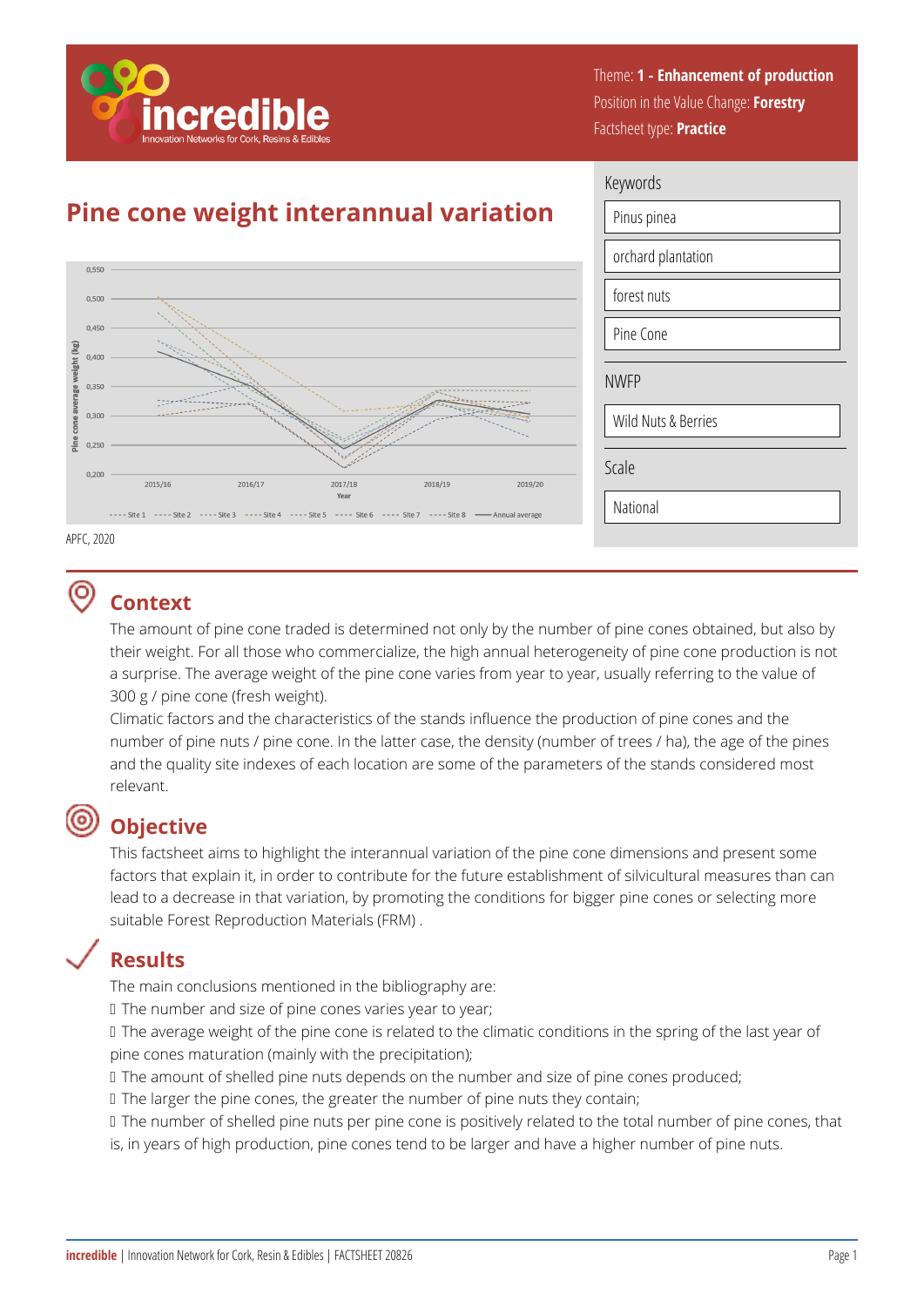## Recommendations

- Monitor and record the amount (total weight) of pine cones produced on y
- With those responsible for pine cone harvesting, annually identify the be those that produce the largest amounts of pine cones and/or larger pine
- Improve the knowlege on the kernel yields of your pine cones;
- Contact your Local Producers Association to find out about annual trends pine cones in your region;
- Register your best producing trees in the National Catalog of Forest Rep forest reproductive material.

### Impacts and weaknesses

Improving the knowledge on the factors that can increase pine cone prod expected impacts. Although some factors can be manipulated, for instanc grafting or fertilizing, a cost-benefit analysis must be done to demonstra techniques in the long term. Another relevant item to consider is the imp treatments in terms of the pine cone pests presence and intensity.

#### Future developments

Several studies are being carried out about fertilization and fertirrigation effects in terms of pine cone productivity and average weight, namely in [GO Ferti](http://www.unac.pt/index.php/id-i/grupos-operacionais-accao-1-1-pdr2020/fertipinea)pime arder to establish a guide on stone pine fertilization.

Annual average pine cone weight and total production (n.º) in a site located in the Co 2018. The numbers inside the spheres represent the pine cone annual average weight.